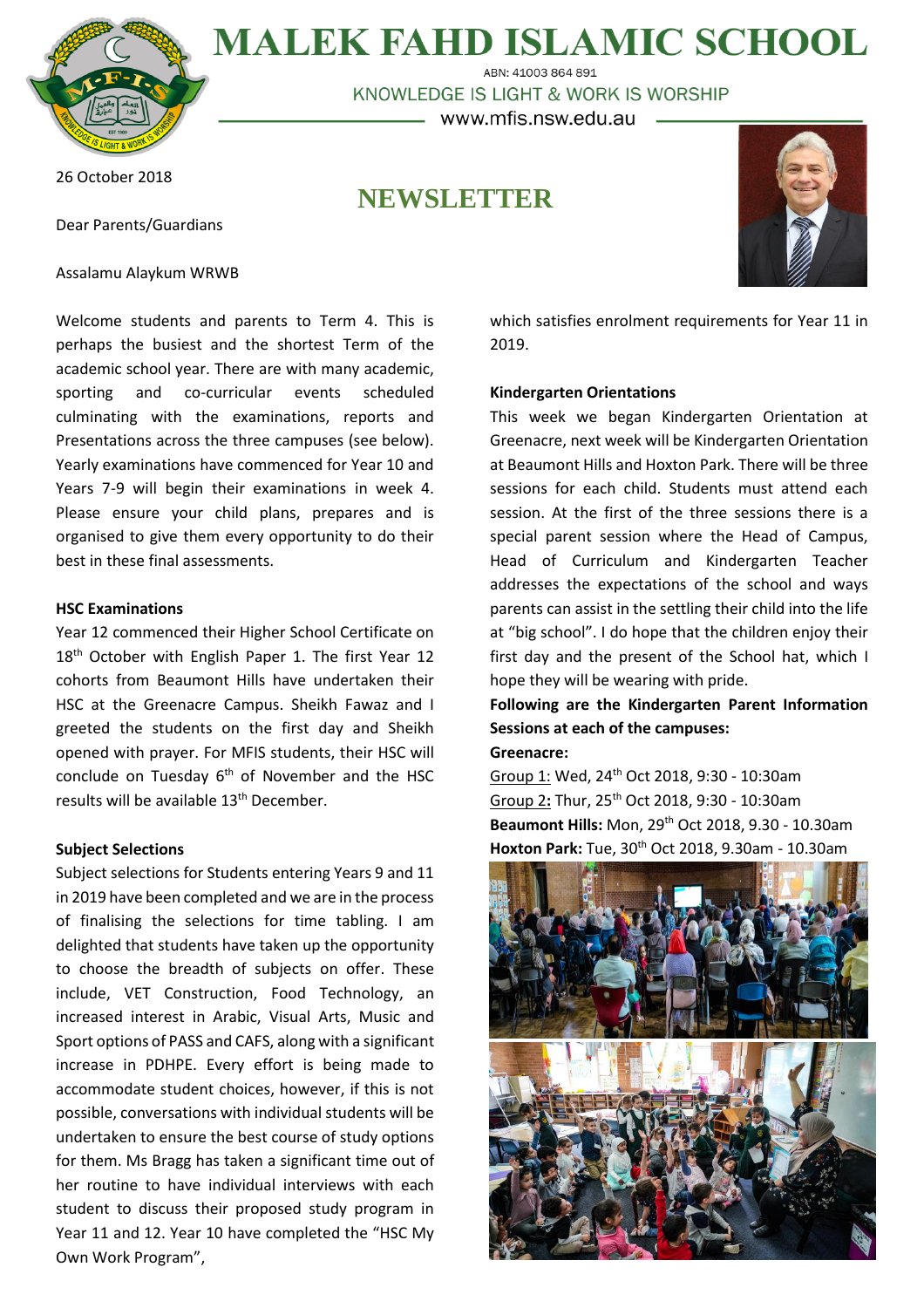#### **Year 7 Orientations**

Year 7 Orientations will commence next week and I look forward to meeting and welcoming the students and parents**. Please note: All Year 7 parents are invited and are encouraged to attend these information sessions.** Following are the dates for the Year 7 Orientation Days: Greenacre – Wednesday, 31<sup>st</sup> October at 9.00am **Beaumont Hills** – Tuesday, 6<sup>th</sup> November at 9:30am **Hoxton Park** – Thursday, 8th November at 9:30am

#### **Registration of the School**

In Term 3, NESA held a full inspection of the School. We have now received the Report that was recommended to the NESA Board and signed off by the Minister of Education, Mr. Robert Stokes, MP. The Inspectors were very pleased with the curriculum audit and with the operation of the School. The Report acknowledged the good work of the School Board, the restoration of Commonwealth Funding and the School Board's desire to maintain its compliance with the expectations connected with the restoration of the funding. Consistent when schools are entering a new stage of development, in our case Hoxton Park commencing Year 11 and then Year 12, there will be an inspection by NESA next year.

#### **Swimming Classes**

During Term 4, Primary students across the campuses are part-taking in learn to swim programs. Knowing how to swim is such an important life skill for our students and I applaud and thank our parents and staff for this engagement. For the first time at MFIS, Year 7 students at the Greenacre campus are taking part in a six-week swimming program to enhance their swimming skills. It will culminate in a Swimming carnival for Year 7 students, as well as selected students of Years 8 to 11 who are strong competitive swimmers, to be held during week 7.

#### **Re-Enrolment Forms**

All parents are reminded to submit their child/ren's Re-Enrolemnt forms to the Administration Office as soon as possible to secure their enrolment for 2019.

#### **School Fees**

The School year is quickly coming to an end. All parents are reminded that the final Term's School fees is now due. Please finalise any overdue accounts immediately.

#### **Skoolbag App for Parents**

Malek Fahd Islamic School has launched a new way to communicate with our parents. It has introduced the SkoolBag app as a way to allow parents to stay up-to date with newsletters, school events and notices. For you to be able to receive these notifications you will need to install the SkoolBag app on your phone and register.

Instructions on how to do this can be found on the following website and on the attached flyer:

[www.moqproducts.com.au/skoolbag/installation-](http://www.moqproducts.com.au/skoolbag/installation-instructions/)

#### [instructions/](http://www.moqproducts.com.au/skoolbag/installation-instructions/)

When searching for the school to add please make sure you type in Malek Fahd Islamic School and follow the steps to register.

#### **School Uniform Shop Appointments**

All parents are requested to make an appointment for back-to-school 2019 and new enrolment uniform fittings. Call the Uniform Shop now on **0498 518 916 or email [malek.fahd@midford.com.au](mailto:malek.fahd@midford.com.au) to arrange an appointment.** Due to the high volume of uniform fittings at this time of the year, we need to emphasise the importance of having an appointment to avoid lengthy waiting times. We normally allow 30-40 minutes for a new student fitting, so please book now to have the peace of mind of a smooth and pleasant uniform fitting.

Malek Fahd Islamic School Uniform Shop will c**lose for the school holidays on Friday, 14th December 2018** at 3.00pm.

**Additional Holiday Trading Hours**: Monday, 14th January 2019 to Tuesday, 29<sup>th</sup> January 2019 (9.00am to 3.00pm). You are also welcome to purchase **uniform online** at your convenience and your order will be filled when the store is next open.

Website [: https://schoolshop.midford.com.au/login/](https://schoolshop.midford.com.au/login/) passphase: malek1989 Uniform Shop Contact Details Phone: 0498 518 916 Email: [malek.fahd@midford.com.au](mailto:malek.fahd@midford.com.au)

#### **2019 Term Dates**

Please be advised the following are the dates of schooling for 2019. These dates have also been published on the school website.

Term 1 - Wed, 30<sup>th</sup> January to Fri, 12<sup>th</sup> April 2019

Term 2 - Tue, 30<sup>th</sup> April to Fri, 5<sup>th</sup> July 2019

Term 3 - Tue, 23<sup>rd</sup> July to Fri, 27<sup>th</sup> September 2019

Term 4 - Mon, 14<sup>th</sup> October to Wed, 4<sup>th</sup> December 2019

Yours sincerely,

yoka

Mr Bruce Rixon Principal